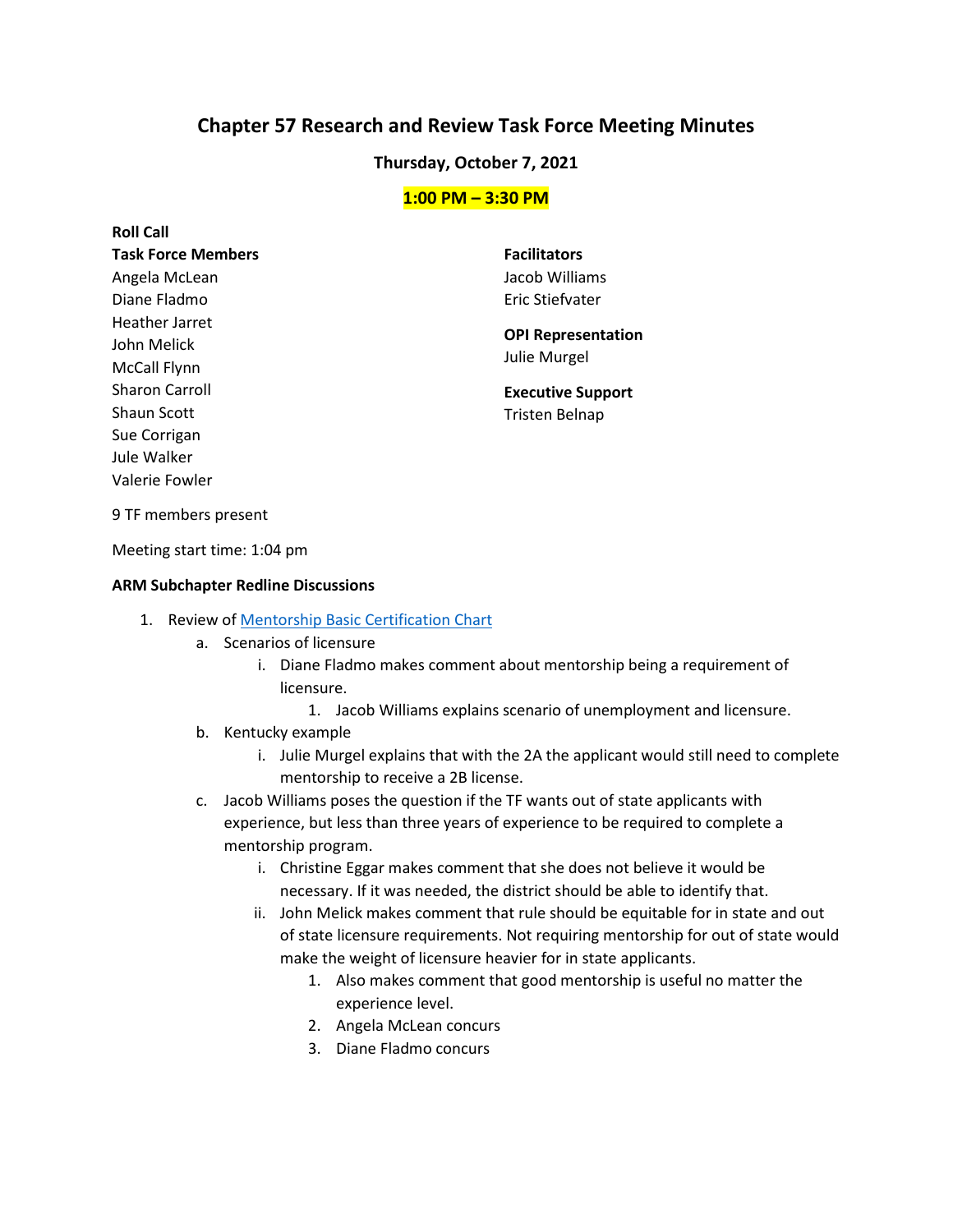- iii. Shaun Scott makes comment that mentorship for out of state applicants does make sense as they acclimate to Montana. He is unsure though, how long the mentorship would be?
- iv. Dennis Parman, an attendee, asks "could someone speak to why licensure rules would require something that is already required in Chapter 55?"
	- 1. Jule Walker makes comment that it is not being done in an effective manner through ch55. The TF voted and it passed that the group felt it should be included in licensure rule. Intent is that mentorship occurs and is effective in the retention of teachers.
	- 2. Shaun Scott responds that if mentorship is an important process of licensure, it should be included.
- d. John asks question about presented scenario if it may be easier for an applicant to transfer a license from out of state than apply for initial license from out of state.
- e. Couple of notes if this moves forward.
	- i. Unrestricted license needs to be defined
	- ii. May need to define mentorship
		- 1. Julie Murgel makes comment that she actually likes the idea of leaving it undefined and more open.
- 2. Julie Murgel explains [ARM suggested language 10.57.410](https://docs.google.com/document/d/1Nyn3UcjRxTzoEneZ5VwslU4p9j7UdNBFygLTCj7_IyY/edit?usp=sharing) Class 2A License
	- a. Angela McLean asks if there was a recommendation for a definition of the coursework GPA requirement.
	- b. Diane Fladmo asks what is the difference between a 3.25 or a 3.0
		- i. Sharon concurs and asks if GPA is accessible for coursework through transcripts?
			- 1. Julie Murgel responds that it may be required that the EPP verify the coursework.
			- 2. John Melick comments that MSU does this currently for students applying for licenses out of state. MSU only submits content courses that are a part of the program. He makes comment that the way he reads the suggested ARM, it would allow out of state applicants more flexibility in GPA than in state. He makes comment that 3.25 is a part of the if/or requirements.
			- 3. Jacob Williams makes comment that 3.25 is also a checkpoint for quality candidates.
			- 4. Christine Eggar makes comment about mentoring student that struggled learning math but was a wonderful math teacher because he understood how difficult math could be. The GPA is not always a fool proof determination of quality teacher.
	- c. Angela McLean makes a motion that GPA of 3.0 replaces 3.25
		- i. Diane Fladmo Yes
		- ii. Shaun Scott Yes
		- iii. Angela McLean Yes
		- iv. Sharon Carrol Yes
		- v. Heather Jarrott Yes
			- 1. Vote passes unanimously
- vi. Jule Walker Yes
- vii. McCall Flynn Yes
- viii. Valerie Flowler Yes
- ix. John Melick Yes
- x. Christine Eggar Yes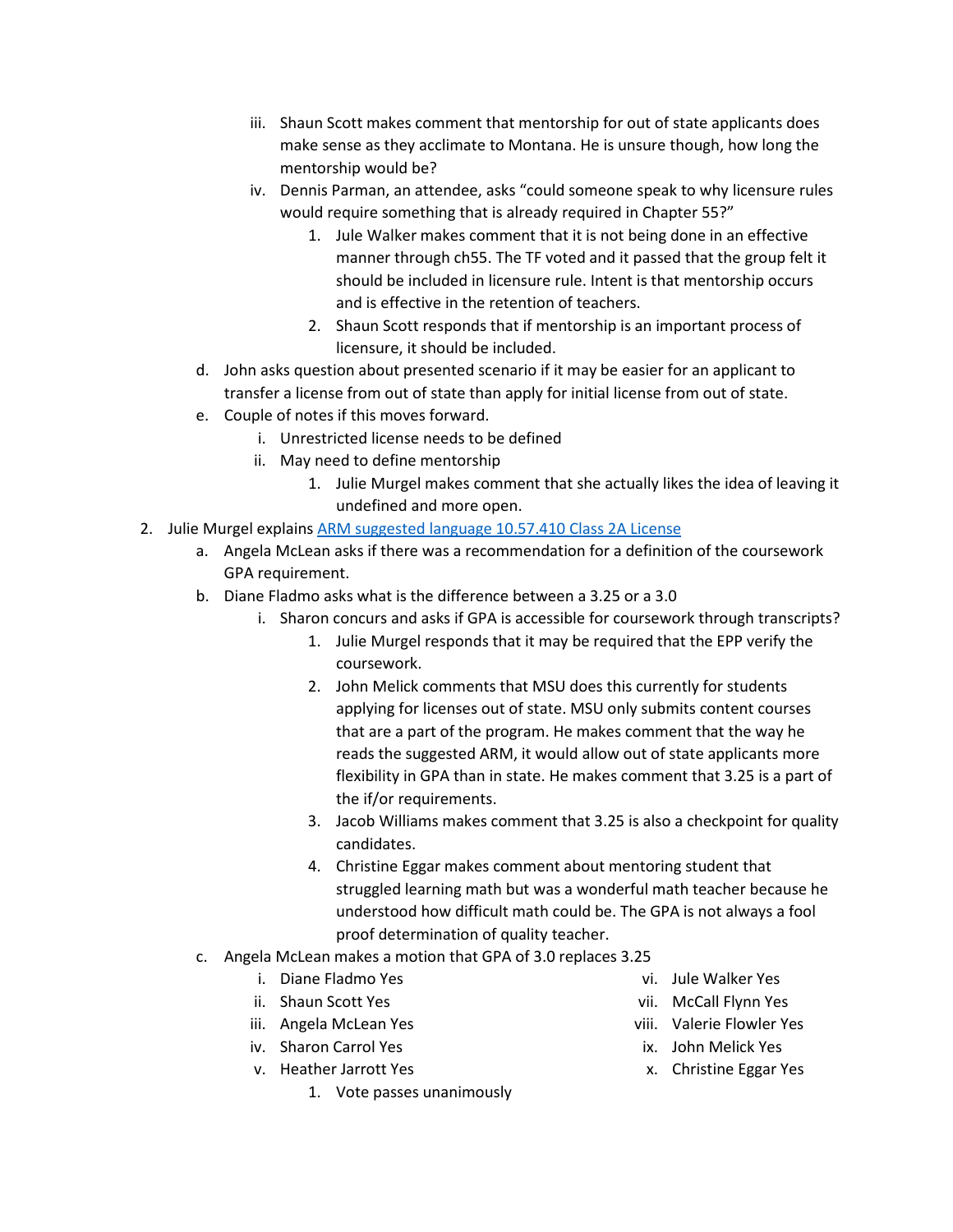- 3. Julie Murgel explains ARM language suggestions for 10.57.410 2B License
	- a. Jule Walker asks if mentorship needs to be defined?
		- i. Julie Murgel pulls up subchapter 1 10.57.102 (12) where mentorship is defined.
			- 1. Sharon Carroll asks if initial license means an initial Montana license or if the intent is different.
			- 2. Julie Murgel suggests removing Initial license from the section.
	- b. Christine Eggar asks to discuss the PRAXIS again. Gives example of Alaska requirement options.
		- i. Jacob Williams asks if there is a need to include other states if the language already allows licenses from another state be a reciprocal move.
		- ii. Christine responds that she agrees but there may be other options that could be included.
		- iii. Erich Stiefvater suggests creating an and/or option which leaves the door open to future assessments other than the PRAXIS.
		- iv. McCall Flynn asks if anyone knows if the exams used in Alaska are the equivalent to the PRAXIS?
		- v. Jule Walker responds that a test approved by the BOPE may allow a way to do an and/or option. The PRAXIS is a national test and hold more validity than other state specific tests.
		- vi. Sharron Carroll expresses she is in favor of leaving the language as is.
	- c. Julie Murgel moves to vote: Does the TF want to leave as is concerning the PRAXIS?
		- i. Angela McLean Yes

iv. Christine Eggar No

ii. Jule Walker Yes

v. Valerie Fowler Yes

- iii. Diane Fladmo Yes
	- 1. TF reaches consensus with 5 Yes and 1 No vote
- 4. Julie Murgel explains ARM language suggestions for 10.57.411 Professional License
- 5. Julie Murgel explains ARM language suggestions for 10.57.412 Endorsements
	- a. Sharon Carroll asks question about 60 professional development units or six semester credits. Is the and/or enough to clarify the intent?
		- i. Julie Murgel explains in subchapter 2 uses language such as "equivalent"
			- 1. Could use language such as "by earning 60 professional development units as defined in ARM 10.57.215(4)"
		- ii. Jule Walker asks if this is changed would it be clear that it can be a combination? The goal is to make it easily understood.
		- iii. Jacob Williams makes the comment that Julies suggestion would clarify the requirements
	- b. TF thinks giving options in (7) would
	- c. Julie Murgel makes motion to vote on approval of 10.57.410, 411, and 412
		- i. Sharon Carroll Yes
		- ii. McCall Flynn Yes
		- iii. Angela McLean Yes
		- iv. Christine Eggar Yes
			- 1. Vote passes unanimously, recommendations will proceed to the Superintendent.
- v. Diane Fladmo Yes
- vi. Heather Jarrett Yes
- vii. Valerie Fowler Yes
- vi. Heather Jarrott Yes
- 
- 
- -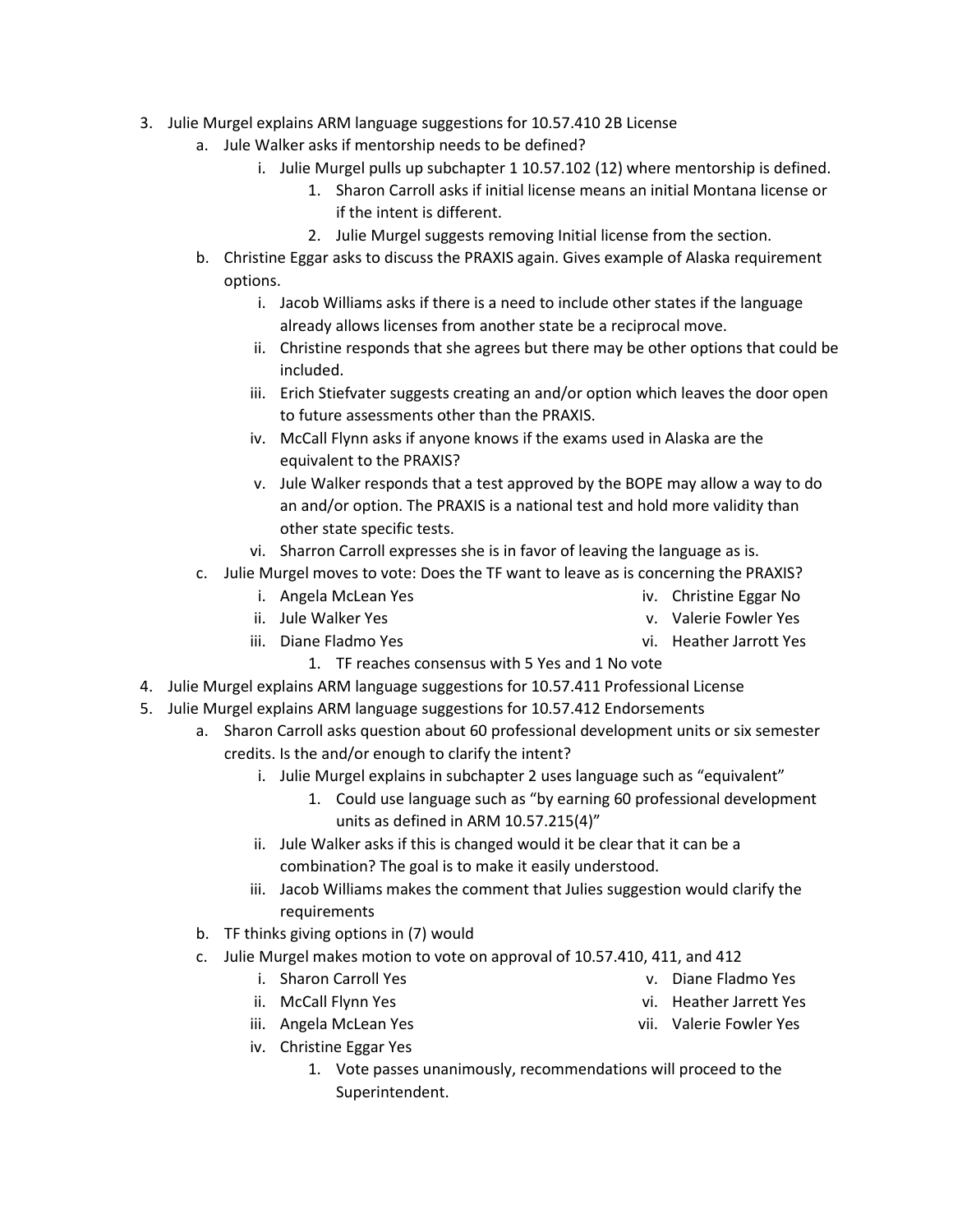- 6. Julie Murgel explains ARM language suggestions for 10.57.414 Administrative License
	- a. Sharon Carroll asks if in order to be a Superintendent, does the applicant have to have a principals endorsement?
		- i. Julie Murgel explains that yes, in current rule but is unclear about actual practice. In general, the principalship is given in P-12 to allow the individual to advance to superintendency.
		- ii. Christine Eggar makes comment. Individuals coming from out of state may have different requirements. Suggests giving reciprocity for out of state superintendent licenses.
		- iii. Julie Murgel explains unusual case with out of state superintendent
		- iv. Jule Walker makes comment about personal experience coming back to Montana after being out of state and the endorsements she needed with the duties she had. Suggests this section needs more thought and discussion.
			- 1. Sharon Carroll concurs and explains further.
		- v. Will hold this section for now
	- b. Julie Murgel explains the addition of IEFA to this section.
- 7. Julie Murgel explains ARM language suggestions for the condensing of 10.57.415-417
	- a. McCall Flynn asks it is not changing rule but removing repetition.
	- b. Sharon Carroll asks that there is not different requirements in the sections for endorsement codes
- 8. Julie Murgel explains ARM language suggestions for supervisor endorsement and special education
- 9. Julie Murgel suggests the TF move on and she will wok on the couple of to do's
	- a. Double check on k-12 superintendency
	- b. Alignment to chapter 55
- 10. Julie Murgel explains ARM language suggestions for 10.57.420 10.57.421
	- a. McCall Flynn clarifies that 2000 came from the hours used in the Montana registered program.
	- b. Jule Walker makes comment that while OSHA does pertain to many CTE courses, it does not pertain to all of them.
		- i. Julie Murgel asks if perhaps the addition of OSHA limits applicants options.
		- ii. Jule Walker makes suggestion to replace "must include" with "could include"
		- iii. Julie also suggests in OPI processing, OSHA 10 could be given as and example to satisfy that requirement rather than include it in ARM
	- c. TF discusses the requirement of 5000
		- i. Jacob Williams share[s chart with comparison of other state requirements.](https://docs.google.com/document/d/1YvNmbhQMVFsJ4ZzC6rLKTL-eQXfXntEa/edit?usp=sharing&ouid=103980653118195900680&rtpof=true&sd=true)
			- 1. Angela McLean points out ID requirement of recency of experience. She suggests this is something the TF should discuss further and possibly reduce the requirement even less than 5000.
		- ii. Julie Murgel proposes to table for now until next week.
- 11. Julie Murgel explains ARM language suggestions for 10.57.424 Provisional License
	- a. TF decides to wait before voting on this section till next week.
- 12. Julie Murgel explains ARM language suggestions for Class 6, Class 7, and Class 8